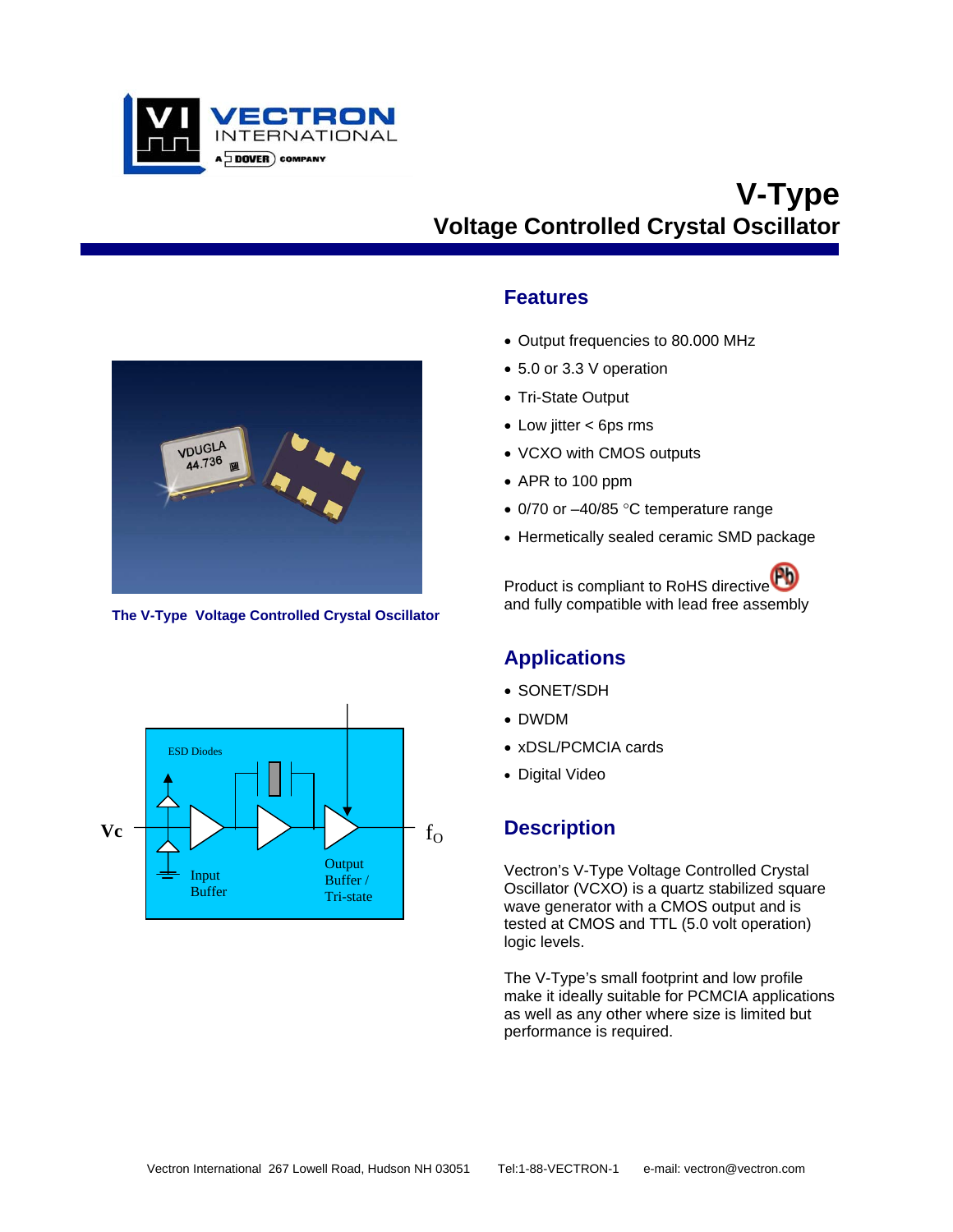## **Performance Characteristics**

| <b>Table 1. Electrical Performance</b>       |                                        |                |                   |                |                   |  |  |  |
|----------------------------------------------|----------------------------------------|----------------|-------------------|----------------|-------------------|--|--|--|
| <b>Parameter</b>                             | <b>Symbol</b>                          | <b>Min</b>     | <b>Typical</b>    | <b>Maximum</b> | <b>Units</b>      |  |  |  |
| Frequency                                    | $f_{\rm O}$                            | 1.024          |                   | 80.000         | <b>MHz</b>        |  |  |  |
| Supply Voltage <sup>1</sup><br>$(+3.3 V)$    | V <sub>DD</sub>                        | 2.97           | 3.3               | 3.63           | $\vee$            |  |  |  |
| (+5.0 V)                                     |                                        | 4.5            | 5.0               | 5.5            |                   |  |  |  |
| <b>Supply Current</b>                        | $I_{D\underline{D}}$                   |                | 12                | 25             | mA                |  |  |  |
| Output Logic Levels                          |                                        |                |                   |                |                   |  |  |  |
| Output Logic High <sup>2</sup>               | $V_{OH}$                               | $0.9*VDD$      |                   |                | $\vee$            |  |  |  |
| Output Logic Low <sup>2</sup>                | $\mathrm{V}_{\underline{\mathrm{OL}}}$ |                |                   | $0.1V_{DD}$    | V                 |  |  |  |
| <b>Transition Times</b>                      |                                        |                |                   |                |                   |  |  |  |
| Rise Time <sup>2</sup>                       | $t_{\mathsf{R}}$                       |                | 1                 | 3              | ns                |  |  |  |
| Fall Time <sup>2</sup>                       | $t_{\text{F}}$                         |                | 1                 | $\overline{3}$ | ns                |  |  |  |
| <b>Tristate</b>                              |                                        |                |                   |                |                   |  |  |  |
| <b>Output Enabled</b>                        | $V_{IN}$                               | 2.5            |                   |                | V                 |  |  |  |
| <b>Output Disabled</b>                       | $V_{IL}$                               |                |                   | 0.7            | $\vee$            |  |  |  |
| Duty Cycle <sup>3</sup><br>(ordering option) | <b>SYM</b>                             | 40/60 or 45/55 |                   |                | $\%$              |  |  |  |
| Operating temperature (ordering option)      |                                        | 0/70 or -40/85 |                   |                | $\circ$ C         |  |  |  |
| Test Conditions for APR (+5V option)         | $V_C$                                  | 0.5            |                   | 4.5            | $\overline{\vee}$ |  |  |  |
| Test Conditions for APR (+3.3V option)       | $V_C$                                  | 0.3            |                   | 3.0            | $\overline{\vee}$ |  |  |  |
| Absolute Pull Range (ordering option)        | <b>APR</b>                             | ±50            |                   |                | ppm               |  |  |  |
|                                              |                                        | ±70            |                   |                |                   |  |  |  |
|                                              |                                        | ±80            |                   |                |                   |  |  |  |
|                                              |                                        | ±100           |                   |                |                   |  |  |  |
| Gain Transfer (See Figure 3)                 |                                        |                | Positive          |                | ppm/V             |  |  |  |
| Control Voltage Leakage Current              | $I_{VCXO}$                             |                |                   | ±1             | uA                |  |  |  |
| Control Voltage Bandwidth (-3dB)             | <b>BW</b>                              | 10             |                   |                | kHz               |  |  |  |
| <b>Phase Noise</b>                           |                                        |                |                   |                |                   |  |  |  |
| 10 Hz Offset                                 |                                        |                | $-55$             |                | dBc/Hz            |  |  |  |
| 100 Hz Offset                                |                                        |                | $-85$             |                | dBc/Hz            |  |  |  |
| 1 KHz Offset                                 |                                        |                | $-115$            |                | dBc/Hz            |  |  |  |
| 10 KHz Offset                                |                                        |                | $-142$            |                | dBc/Hz            |  |  |  |
| 100 KHz Offset                               |                                        |                | $-148$            |                | dBc/Hz            |  |  |  |
| 1 MHz Offset                                 |                                        |                | $-151$            |                | dBc/Hz            |  |  |  |
| Package Size                                 |                                        |                | 7.49 x 5.08 x 1.8 |                | mm                |  |  |  |

1. A 0.01uF and a 0.1uF capacitor should be located as close to the supply as possible (to ground) is recommended.

2. Figure 1 defines these parameters. Figure 2 illustrates the equivalent five gate TTL load and operating conditions under which these parameters are tested and specified.

3. Symmetry is defined as (ON TIME/PERIOD with Vs= 1.4 V for TTL and Vs=2.5 V for CMOS, 5 volt operation, and Vs=1.65V for 3.3 Volt operation.





**Figure 1. Output Waveform Figure 2. Typical Output Test Conditions (25**±**5°C)**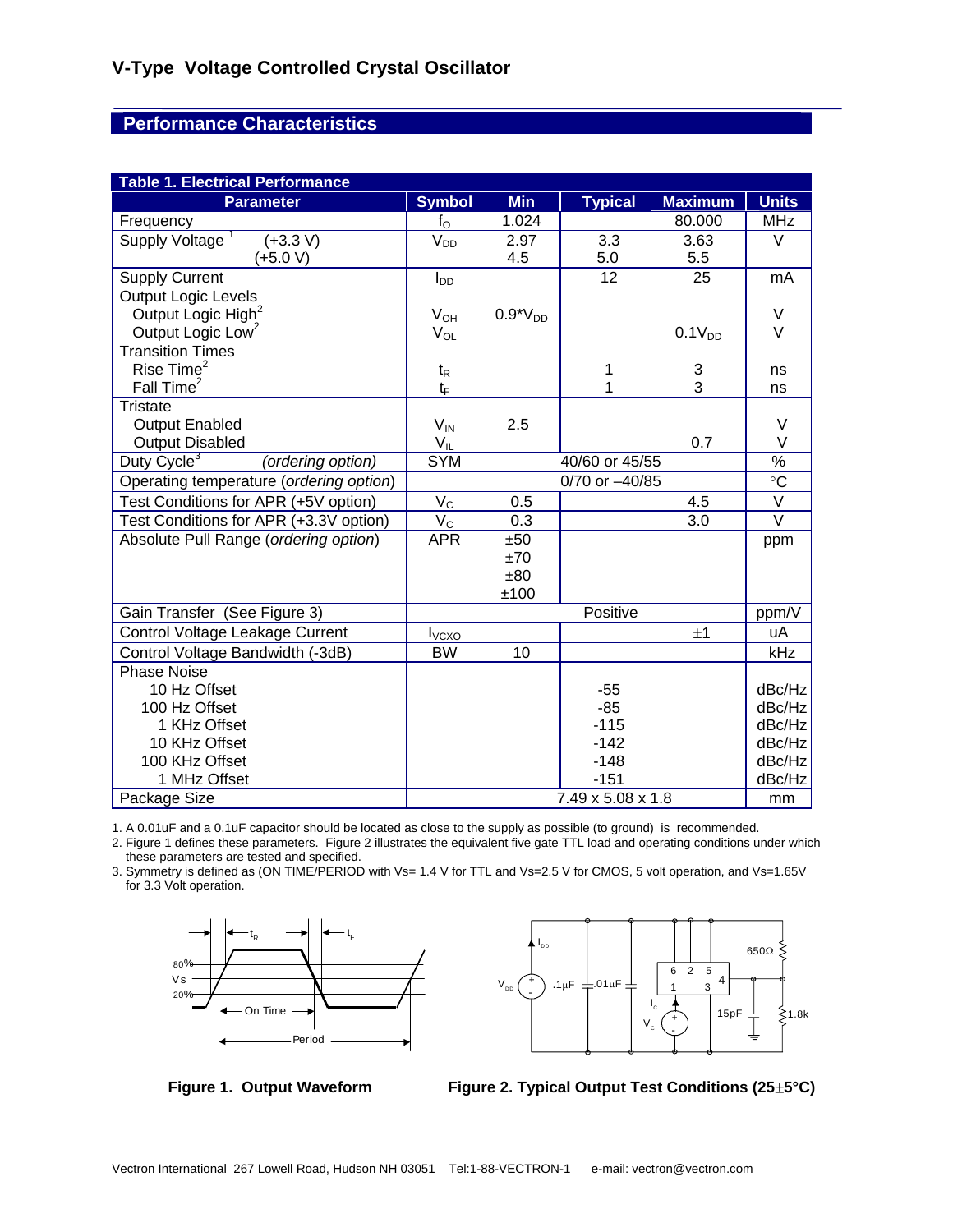# **Outline Diagram, Pad Layout and Pin Out**



| Pin# | <b>Symbol</b>     | <b>Function</b>                                     |
|------|-------------------|-----------------------------------------------------|
|      | V <sub>C</sub>    | <b>Control Voltage</b>                              |
| ົ    | Tri-state or N/C  | Logic low disables output                           |
|      | (ordering option) | Logic high or no connection enables output waveform |
|      | <b>GND</b>        | Ground                                              |
|      | IΟ                | <b>Output Frequency</b>                             |
|      | Tri-state or N/C  | Logic low disables output                           |
|      | (ordering option) | Logic high or no connection enables output waveform |
|      | V <sub>DD</sub>   | Supply Voltage                                      |

# **Tape and Reel**



| Tape and Reel Dimensions (mm)             |    |     |     |   |    |       |      |    |    |      |     |             |
|-------------------------------------------|----|-----|-----|---|----|-------|------|----|----|------|-----|-------------|
| Tape Dimensions<br><b>Reel Dimensions</b> |    |     |     |   |    | # Per |      |    |    |      |     |             |
| <b>Product</b>                            | A  | B   | C.  | D | F. | E.    | G    | н  |    | K    |     | <b>Reel</b> |
| V-Tvpe                                    | 16 | 7.5 | .55 |   |    | i.78  | 20.6 | 13 | 55 | 12.4 | 178 | 500         |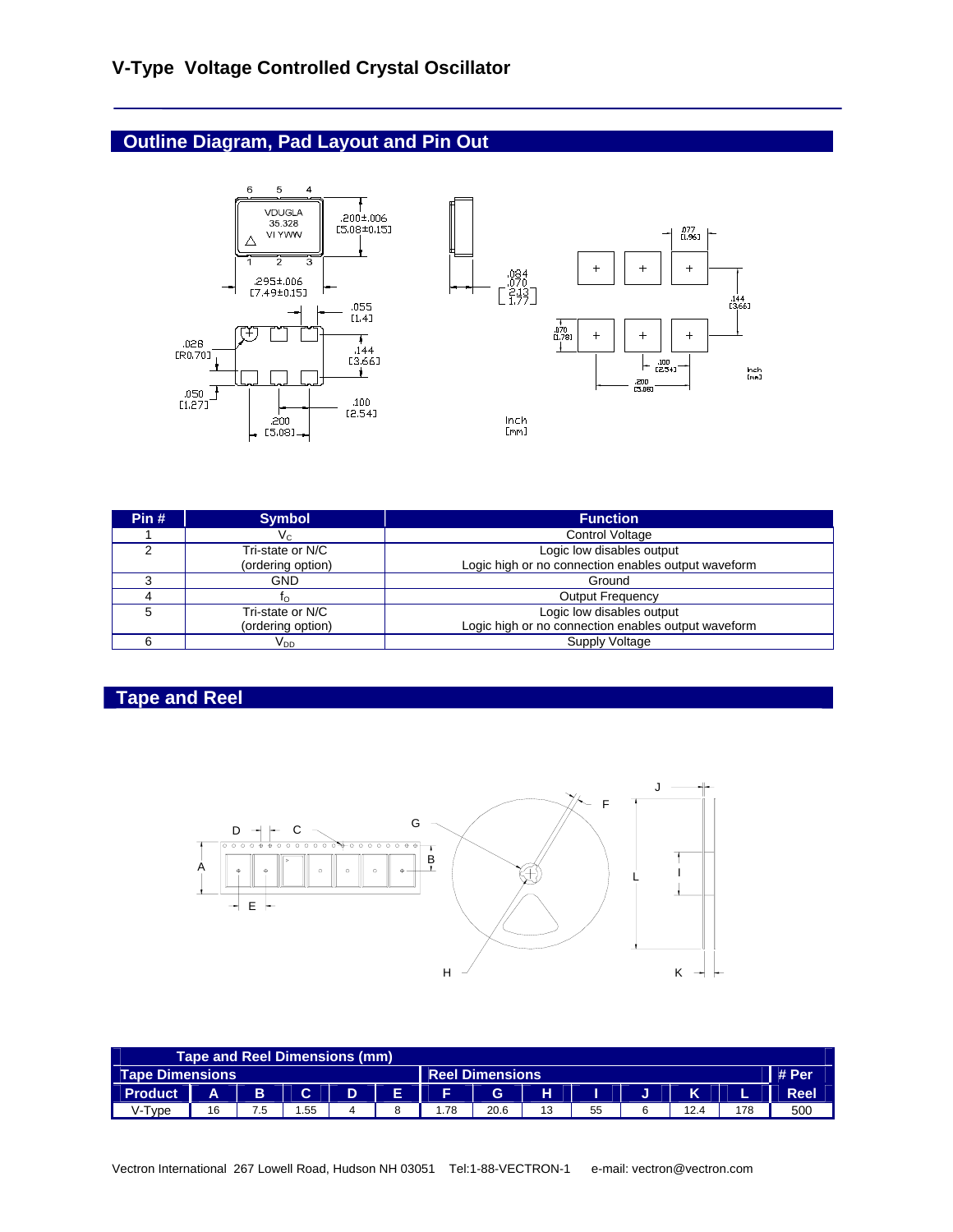### **Absolute Maximum Ratings**

Stresses in excess of the absolute maximum ratings can permanently damage the device. Functional operation is not implied at these or any other conditions in excess of conditions represented in the operational sections of this data sheet. Exposure to absolute maximum ratings for extended periods may adversely affect device reliability.

| Table 2. Absolute Maximum Ratings |                 |                |             |  |  |  |
|-----------------------------------|-----------------|----------------|-------------|--|--|--|
| <b>Parameter</b>                  | <b>Symbol</b>   | <b>Ratings</b> | <b>Unit</b> |  |  |  |
| Power Supply                      | V <sub>DD</sub> |                | Vdc         |  |  |  |
| Storage Temperature               | <b>Fstorage</b> | $-55/125$      |             |  |  |  |
| <b>Voltage Control Range</b>      | Vς              | 0 to $V_{DD}$  |             |  |  |  |



#### **Figure 3. Typical Frequency Pull Versus Control Voltage, 35.328MHz Output, 3.3 Volt Supply**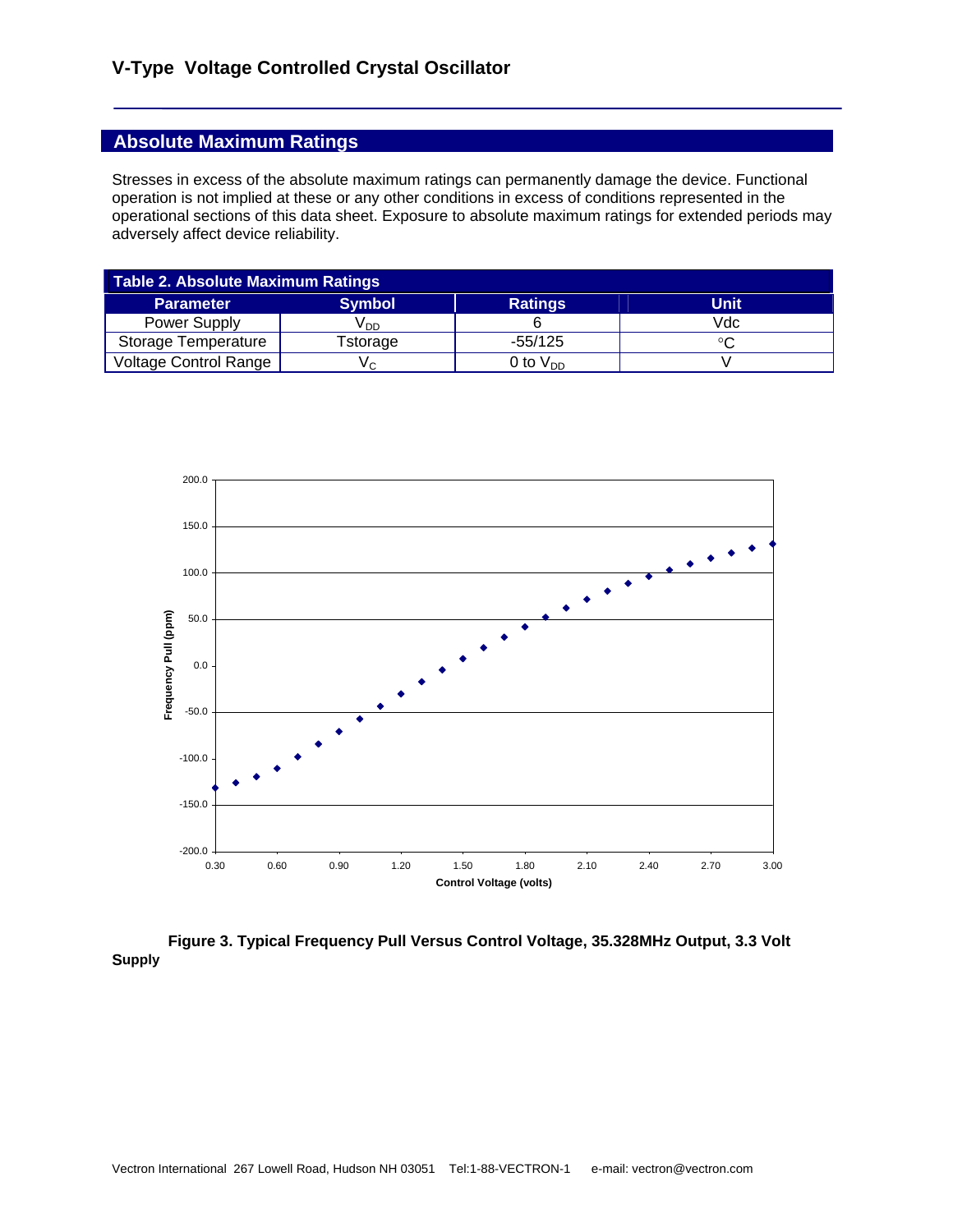#### **Reliability**

The V-Type is capable of meeting the following qualification tests.

| Table 3. Environmental Compliance |                         |
|-----------------------------------|-------------------------|
| <b>Parameter</b>                  | <b>Conditions</b>       |
| <b>Mechanical Shock</b>           | MIL-STD-883 Method 2002 |
| Mechanical Vibration              | MIL-STD-883 Method 2007 |
| Solderability                     | MIL-STD-883 Method 2003 |
| Gross and Fine Leak               | MIL-STD-883 Method 1014 |
| Resistance to Solvents            | MIL-STD-883 Method 2016 |

#### **Handling Precautions**

Although ESD protection circuitry has been designed into the the V-Type, proper precautions should be taken when handling and mounting. VI employs a Human Body Model and a Charged-Device Model (CDM) for ESD susceptibility testing and design protection evaluation. ESD thresholds are dependent on the circuit parameters used to define the model. Although no industry wide standard has been adopted for the CDM, a standard HBM of resistance  $= 1.5$ kohms and capacitance  $= 100$ pF is widely used and therefore can be used for comparison purposes.

| <b>Table 4. ESD Ratings</b> |                |                          |  |  |  |
|-----------------------------|----------------|--------------------------|--|--|--|
| <b>Model</b><br>__          | <b>Minimum</b> | <b>Conditions</b><br>___ |  |  |  |
| Human Body Model            | 1500           | MIL-STD-883 Method 3115  |  |  |  |
| <b>Charged Device Model</b> | 1000           | JESD 22-C101             |  |  |  |

The V-Type is qualified to meet the JEDEC standard for Pb-Free assembly. The temperatures and time intervals listed are based on the Pb-Free small body requirements and parameters are listed in the table below. The contact pads are gold over nickel so lower IR reflow temperatures such as 220°C can be used (device is backwards compatible with a lead solder assembly).

The V-Type is hermetically sealed so an aqueous wash is not an issue.

| Table 5. Reflow Profile (IPC/JEDEC J-STD-020C) |                    |                         |  |  |  |  |
|------------------------------------------------|--------------------|-------------------------|--|--|--|--|
| <b>Parameter</b>                               | <b>Symbol</b>      | <b>Value</b>            |  |  |  |  |
| PreHeat Time                                   | tς                 | 60 sec Min, 180 sec Max |  |  |  |  |
| Ramp Up                                        | $R_{UP}$           | 3 °C/sec Max            |  |  |  |  |
| Time Above 217 °C                              |                    | 60 sec Min, 150 sec Max |  |  |  |  |
| Time To Peak Temperature                       | t <sub>AMB-P</sub> | 480 sec Max             |  |  |  |  |
| Time At $260^{\circ}$ C                        | tр                 | 20 sec Min, 40 sec Max  |  |  |  |  |
| Ramp Down                                      | $R_{DN}$           | 6 °C/sec Max            |  |  |  |  |